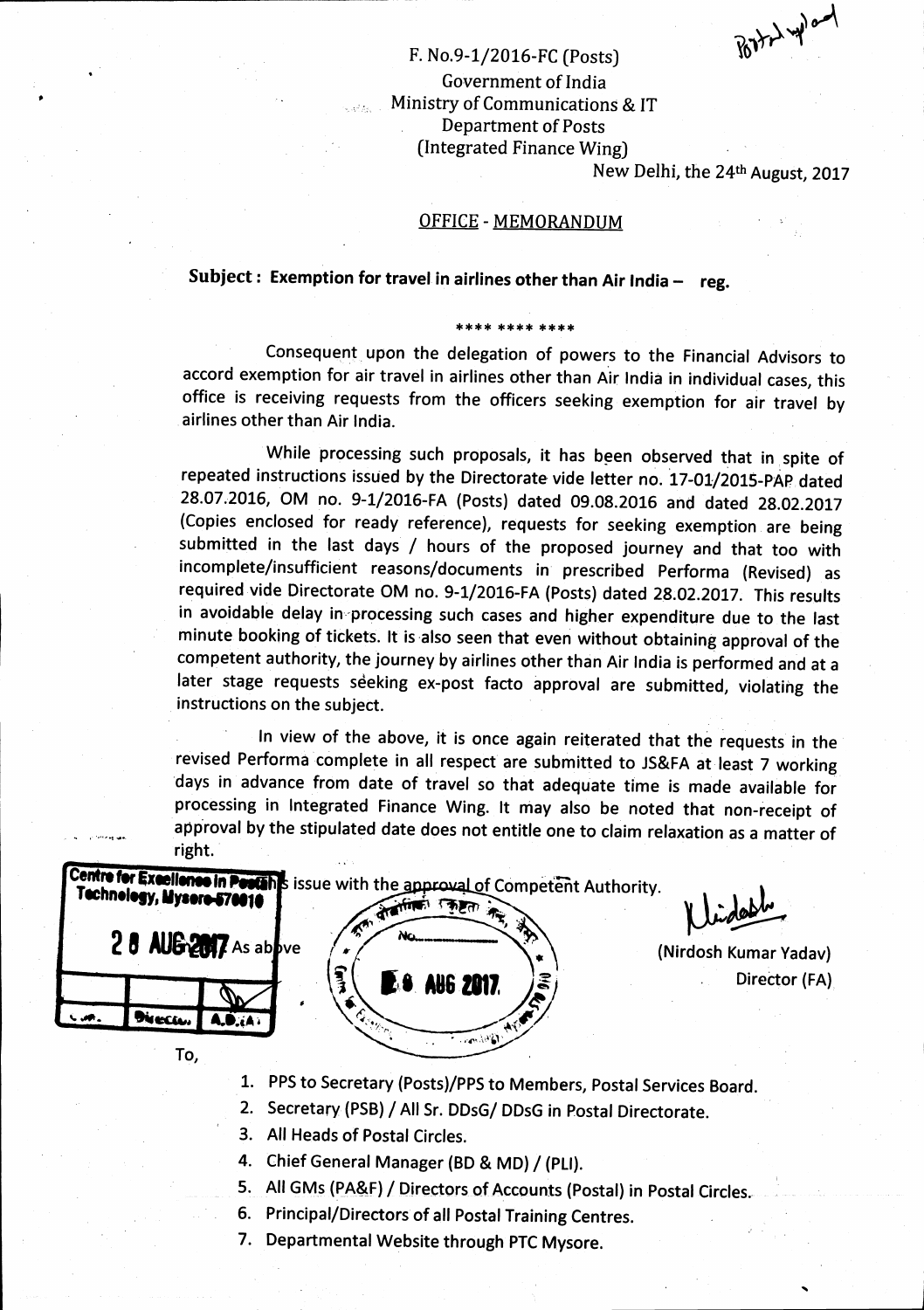### F. No. 9-1/2016-FC (Posts) Department of Post Integrated Finance Wing

New Delhi

 $28^{k}$  February 2017

All Heads of Circles AIIGM (Finance)/DA (P) Directors, RAKNPA/PTCs

./6,'

To

Sub: Exemption for travel in airlines other than Air India  $-$  Reg.

Ref: Directorate letter no. 17-01/2015-PAP dated 28.07.2016 2. IFW OM No. 9-1/2016-FA (Posts) dated 09.08.2016

while processing requests from officers seeking exemption for air travel by airlines other than Air India, it is seen that such requests are being submitted in the last days/ hours of the proposed journey and also with incomplete/insufficient reasons for seeking exemption. This results in avoidable delay in processing such cases and higher expenditure due to the last minute booking of tickets.

In view of the above, the Proforma for seeking relaxation is modified so that all the necessary information is furnished by the officers without any omission.

It may be ensured that the requests in the revised Proforma (enclosed) are submitted to JS&FA at least 7 working days in advance from date of travel so that adequate time is made available for processing in Integrated Finance Wing.

It is reiterated that non-receipt of approval by the stipulated date does not entitle one to claim relaxation as a matter of right. '

 $\int_{0}^{1}$  when Jarwinshem.

Joint Secretary & Finance Advisor (Saroj Punhani)

Copy to:

- 1. PPS to Secretary (Posts)/PPS to Members, Postal Services Board.<br>COMPRAND (COMP
- 2. Secretary (PSB) All DDsG, Postal Directorate/CGM, BD&MD/CGM, PLI Directorate -
- 3. Departmental (Vebsite through PTC Mysore,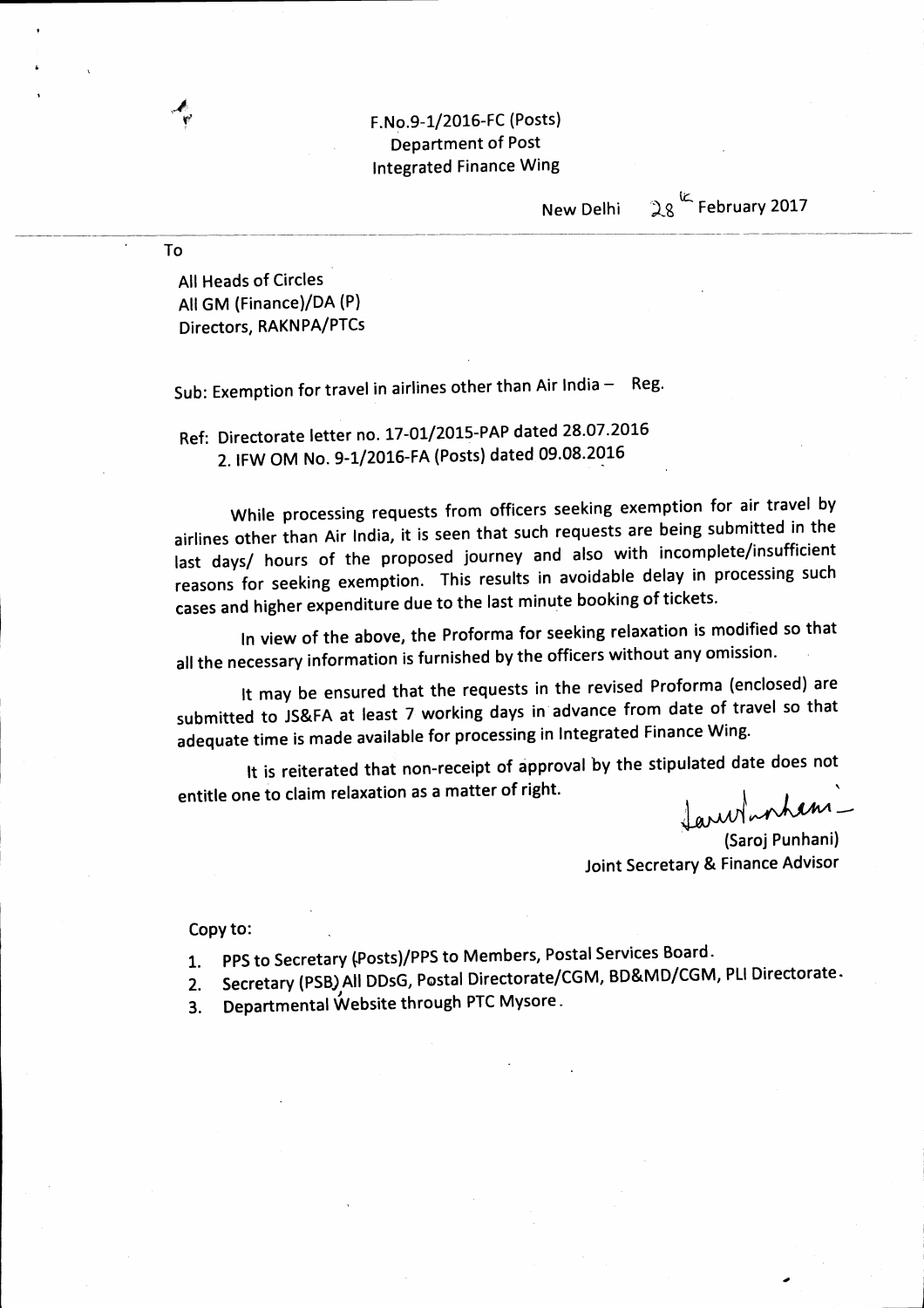# PROSSIRMA FOR RELAXATION TO TRAVEL BY AIRLINES OTHER THAN AIR INDIA

(To be submitted to JS&FA of Dept. of posts. 7 working days in advance)

|                           |                                                                                                                                                                                                                                                                                                                                                  |                                          |      |                 | <b>Remarks</b>                                                   |                                                         |
|---------------------------|--------------------------------------------------------------------------------------------------------------------------------------------------------------------------------------------------------------------------------------------------------------------------------------------------------------------------------------------------|------------------------------------------|------|-----------------|------------------------------------------------------------------|---------------------------------------------------------|
| $\overline{\mathbf{s}}$ . | Item of Information                                                                                                                                                                                                                                                                                                                              |                                          |      |                 |                                                                  |                                                         |
| No.<br>1.                 | Name                                                                                                                                                                                                                                                                                                                                             |                                          |      |                 |                                                                  |                                                         |
| 2.                        | Designation                                                                                                                                                                                                                                                                                                                                      |                                          |      |                 |                                                                  |                                                         |
| 3.                        | Purpose of Visit                                                                                                                                                                                                                                                                                                                                 |                                          |      |                 |                                                                  |                                                         |
|                           | Whether Foreign Travel / Domestic Travel / LTC                                                                                                                                                                                                                                                                                                   |                                          |      |                 |                                                                  |                                                         |
| $\mathbf{4}$ .            | Attach - - Approved Tour Programme, in case of official visit                                                                                                                                                                                                                                                                                    |                                          |      |                 | Attached / Not Applicable                                        |                                                         |
| $\overline{5}$ .          |                                                                                                                                                                                                                                                                                                                                                  |                                          |      |                 | <b>Attached / Not Applicable</b>                                 |                                                         |
| 6.                        | Attach - - Details of Family Members in case of LTC                                                                                                                                                                                                                                                                                              |                                          |      |                 |                                                                  |                                                         |
|                           |                                                                                                                                                                                                                                                                                                                                                  | Sector for which relaxation is required: |      |                 |                                                                  |                                                         |
| $\overline{7}$ .          | <b>Sector</b>                                                                                                                                                                                                                                                                                                                                    | <b>Date</b>                              | From | To <sup>-</sup> | Flight No.<br>Dep. Time<br>Arr. Time:                            | Comparative<br>airfare-Air<br>India/Private<br>airlines |
|                           |                                                                                                                                                                                                                                                                                                                                                  |                                          |      |                 |                                                                  |                                                         |
|                           |                                                                                                                                                                                                                                                                                                                                                  |                                          |      |                 |                                                                  |                                                         |
| 8.                        | Detailed Reasons for not utilizing Air India Services :<br># (Guidelines overleaf)<br>(a) If due to operational reasons, details of such reasons<br>must be given and necessary documents in support of<br>the same must be attached.<br>(b) If due to non-availability of seat (s) in Air India flight,<br>proof for the same must be attached. |                                          |      |                 | <b>Attached/Not Applicable</b><br><b>Attached/Not Applicable</b> |                                                         |

I undertake to avail the cheapest available ticket in the entitled category among the options of various private airlines operating in the sector in case permission is granted

(Signature of the individual travelling)\*

### Recommended for relaxation

r , t I

# (Signature of the Head of Department)\*

 $\mathbf{r}$ 

I

\* Note: In case the individual travelling is holding the appointment of JS or above, no separate approval of Head of the Department is required.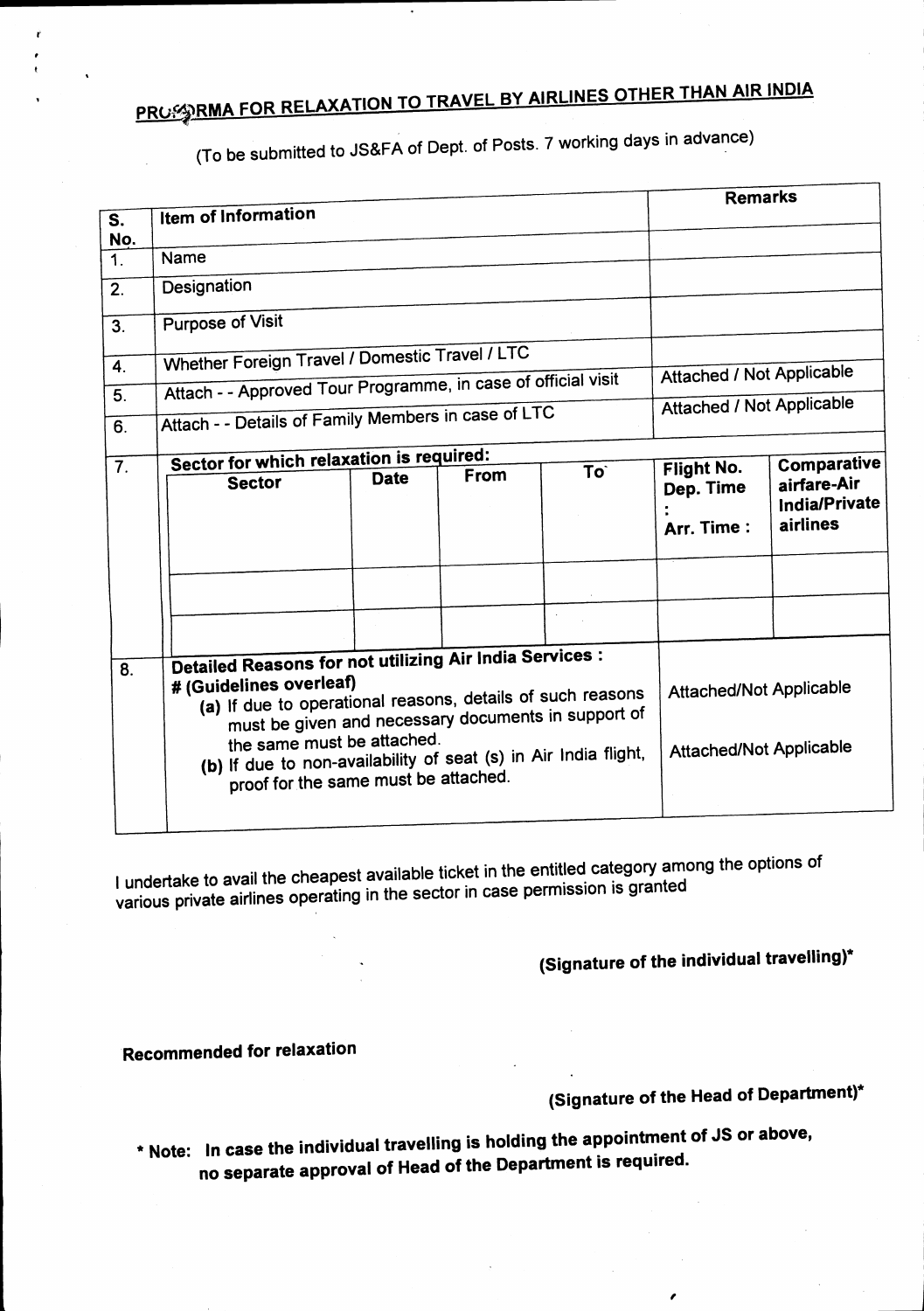# # Note: The following may be kept in mind in this regard:

- (a) Availability of lower fare is no criteria for seeking relaxation.
- (b) In terms of MoF DoE OM No. 19024/1/2009-E.IV dated 13.07.2009, for sectors no $\frac{1}{2}$ sonneu.ed directly by any of the airlines, the employees must travel by Air India to the hub/point closest to the eventual destination. Relaxation will be granted for the remaining segment.
- (c) Those seeking re|axation on the ground of attending meeting at a particular time, must attach Meeting Notice & Approved Tour Programme.

In cases (b) & (c) above, Print Out of sector-specific snapshot of official web site of Air lndia/ Govt. authorized travel agents in proof of the above reasons or official communication from Air India/Authorized Agents must be attached.

- (d) Those seeking relaxation on the ground of non-availability of seat (s) must enclose 'Non-availability of Seat Certificate' issued by Authorized Travel Agents or a copy of the sector specific snapshot of Air India website.
- (e) For foreign travel cases, journey has to be performed on Air India up to the place up to which Air India is available beyond which they may utilize the services of another airline which should also preferably be an alliance partner of Air India,
- (f) Relaxation to travel by airlines other than Air India while availing LTC will be granted only in exceptional circumstances. Non-availability of AI flight/seats on a particular day/time would not be considered as a valid ground for seeking relaxation.

#### Forwarded to :

The Joint Secretary & Financial Advisor, Department of Posts, Dak Bhawan, New Delhi 110001

# For Use in Integrated Finance Wing, Postal Directorate

- (i) May be considered in view of the reasons furnished
- (ii) May not be considered, in view of

ASO/FA

ADG (FA)

Director (FA)

 $\blacksquare$ 

 $-$ -t-r- $-$ 

Permitted / Not permitted

JS&FA

Forwarded to: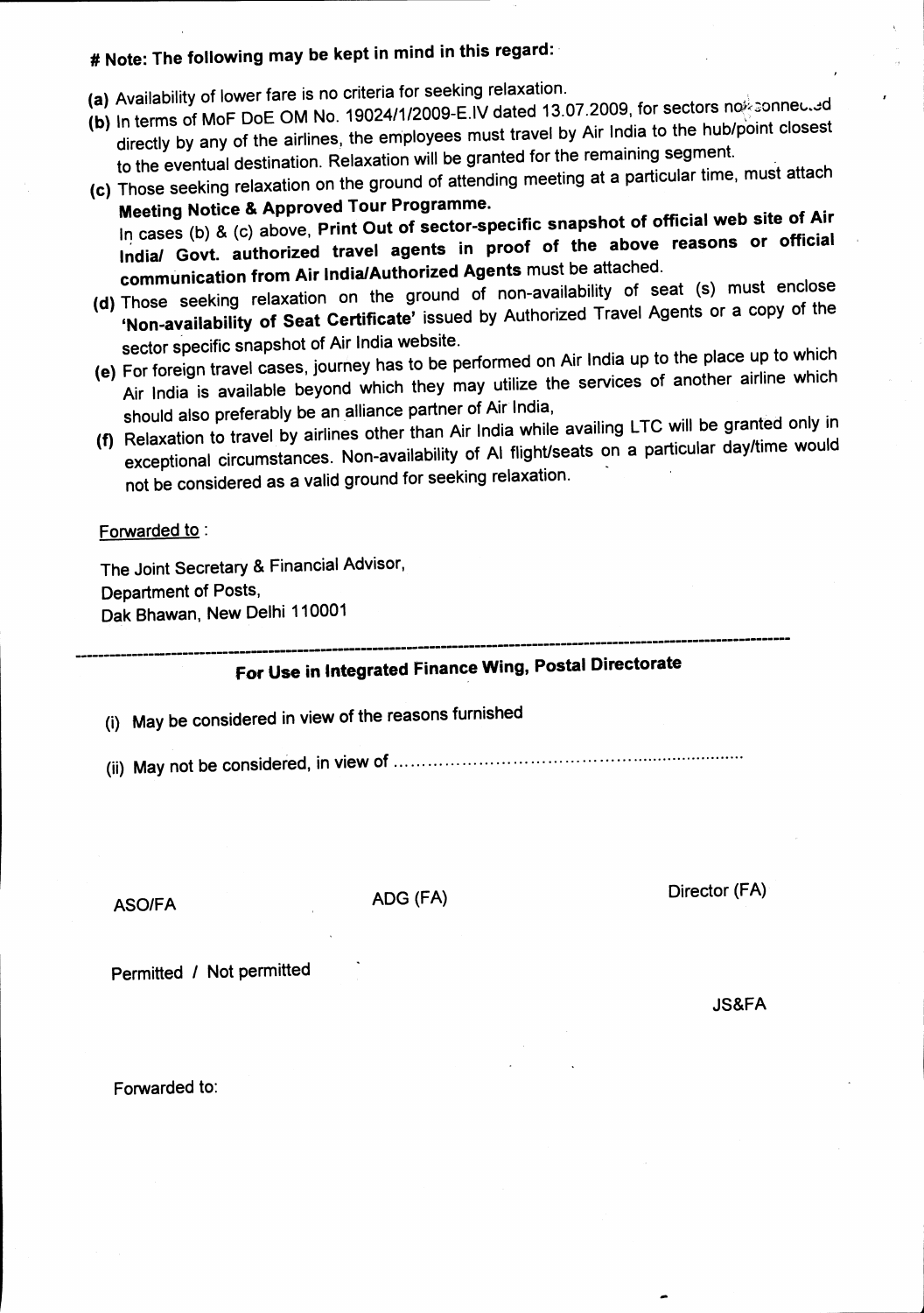# F. No.9-1/2016-FC (Posts)<br>Department of Posts (lntegrated Finance Wing)

# New Delhi, the 09<sup>th</sup> August, 2016

### OFFICE - MEMORANDUM

Sub: Delegation of Powers to Financial Advisors to accord exemption for air travel in airlines other than Air India in individual cases- reg.

Ref: (i) OM of even no. dated 13.06.2016

l\*\*

(ii) Letter No. F.No.17-01/2015-PAP dated 28.07.2016

consequent on the delegation of powers to the Financial Advisors to accord exemption for air travel in airlines other than Air India in individual cases, this office is receiving requests from the officers seeking exemption for air travel by airlines other than Air India.

2. However, while processing such proposals, it is seen that in most of the cases, proposals are being submitted in the last days/hours of the proposed journey and also with incomplete/insufficient reasons for seeking exemption. This results in much difficulty and avoidable delay in processing such cases.

3. In view of this, it is requested that the guidelines issued in this regard may be followed scrupulously and the requests seeking exemption are forwarded in the prescribed Proforma.

4. In this regard, the instructions issued by Department of Expenditure, Ministry of Finance communication OM No. 19024/1/2009-E.IV dated 7<sup>th</sup> June 2016 along with the Proforma for furnishing necessary information, communicated vide Directorate F.No.17-01/2015-PAP dated 28.07.2016 are brought to the notice of all concerned for strict compliance.

5. Accordingly, it is reiterated and requested that all individual cases seeking exemption for air travel by airlines other than Air India may be forwarded, strictly in line with these instructions, i.e. as per guidelines in the Annexure - 'A' and in the prescribed Proforma duly filled in all respects as per Annexure - 'B'. Such proposals, complete in all respects, duly supported with all requisite documents,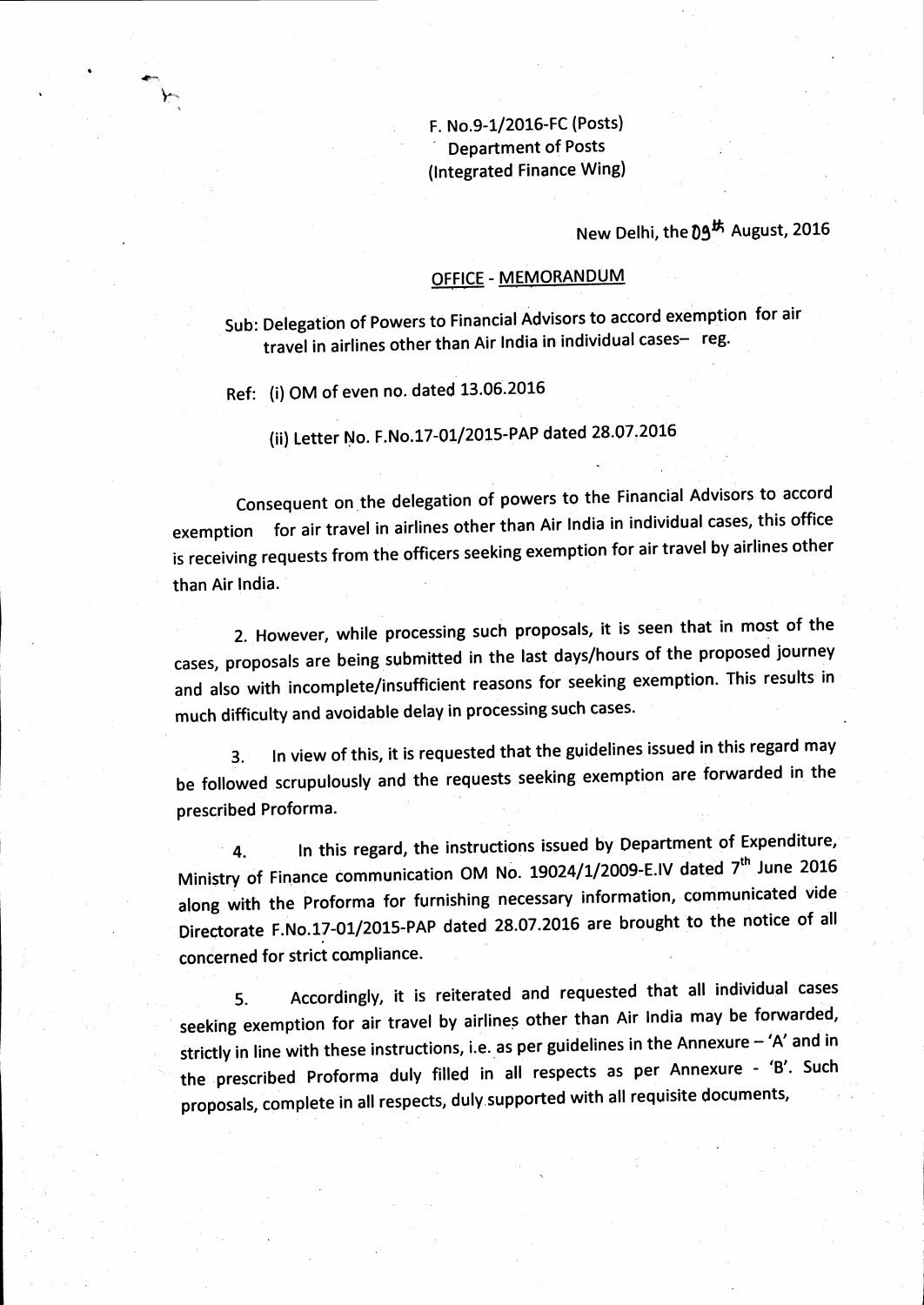should reach this office at least seven working days in advance from the date of travel. should reach the stipulated date does not entitle one to claim relaxation<br>Non receipt of approval by the stipulated date does not entitle one to claim relaxation Notified by approvancy in the considered under any as a matter of right. Ex-post facto approvals will not be considered under any circumstances.

6. While forwarding requests seeking permission for travel through airlines other than Air India, the officers may ensure that they avail the cheapest available ticket in the entitled category among the options of various private airlines operating in that sector and specifically give their undertaking in this regard, as per 51. No. 11 of the prescribed Profroma. Instructions issued in this regard by the Department of Expenditure (DoE), Ministry of Finance vide their O.M's No. F.No.19024/1/2009-E.IV dated  $13^{th}$  July, 2009,  $16^{th}$  September 2010 and 28<sup>th</sup> July 2011, may also be taken into consideration by all concerned.

(Saroj Punhani)

JS&FA

#### Copy to:

- 1. PPS to Secretary (Posts)/ PPS to all Members /PPS to JS&FA'
- 2. All Sr. DDsG/ DDsG in Postal Directorate.
- 3. All Heads of Postal Circles.
- 4. Chief General Manager (BD & MD Directorate).
- 5. Chief General Manager (PLI Directprate).
- 6. Principal/Directors of all Postal Training Centres.
- 7. All GMs (PA&F) / Directors of Accounts (Postal) in Postal Circles.

Vidate

(Nirdosh Kumar Yadavl Director (FA)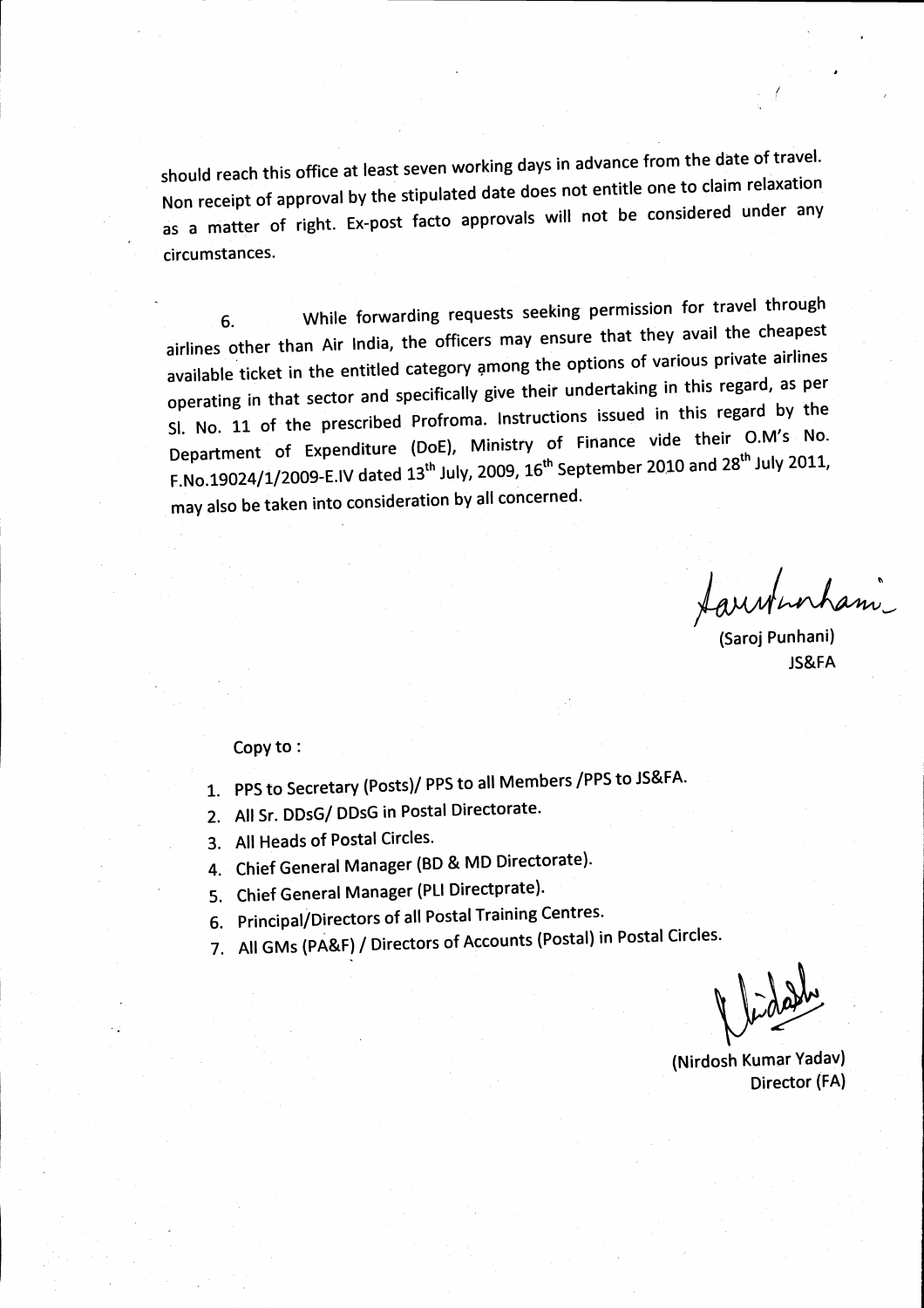F.No.17-01/2015-PAP **GOVERNMENT OF INDIA** MINISTRY OF COMMUNICATION AND IT DEPARTMENT OF POSTS (ESTABLISHMENT DIVISION) DAK BHAWAN, SANSAD MARG, NEW DELHI - 110 001

\*\*\*\*\*\*\*



Ade (FA)

**THE** 28 July, 2016 

**ALL HEADS OF CIRCLES,** ALL GM (PAF)/DAS (P), ALL DIRECTORS POSTAL STAFF COLLEGE INDIA/PTCs.

Delegation of powers to Financial Advisors to accord exemption for air Sub: travel in airlines other than Air India in individual case - reg.

I am directed to forward herewith a copy of the Ministry of Finance, Department of Expenditure's Office Memorandum No.19024/1/2009-E.IV dated 07<sup>th</sup> June, 2016 on the subject cited above for kind information and further necessary action in this regard.

Usim (K.V. Vljayakumar) **Assistant Director General (Estt.)** 

Encl: As above.

Copy to:

- PPS to Secretary (Posts).  $1.$
- All Members of Postal Services Board.  $2.$
- $3<sub>1</sub>$ JS&FA (Posts).
- DDG (PAF)/Secy. (PSB))/GM (F) BDD/CGM (PLI). 4.
- All other DDs. (G) in Postal Directorate. 5.
- CPMG, Delhi Circle, New Delhi 110 001. 6.
- Guard File/Spare Copy.  $7.8$
- $9.$ DEPTL WEB SITE Through: PTC MYSORE.

(Narender Prakash) **Section Officer (PAP)**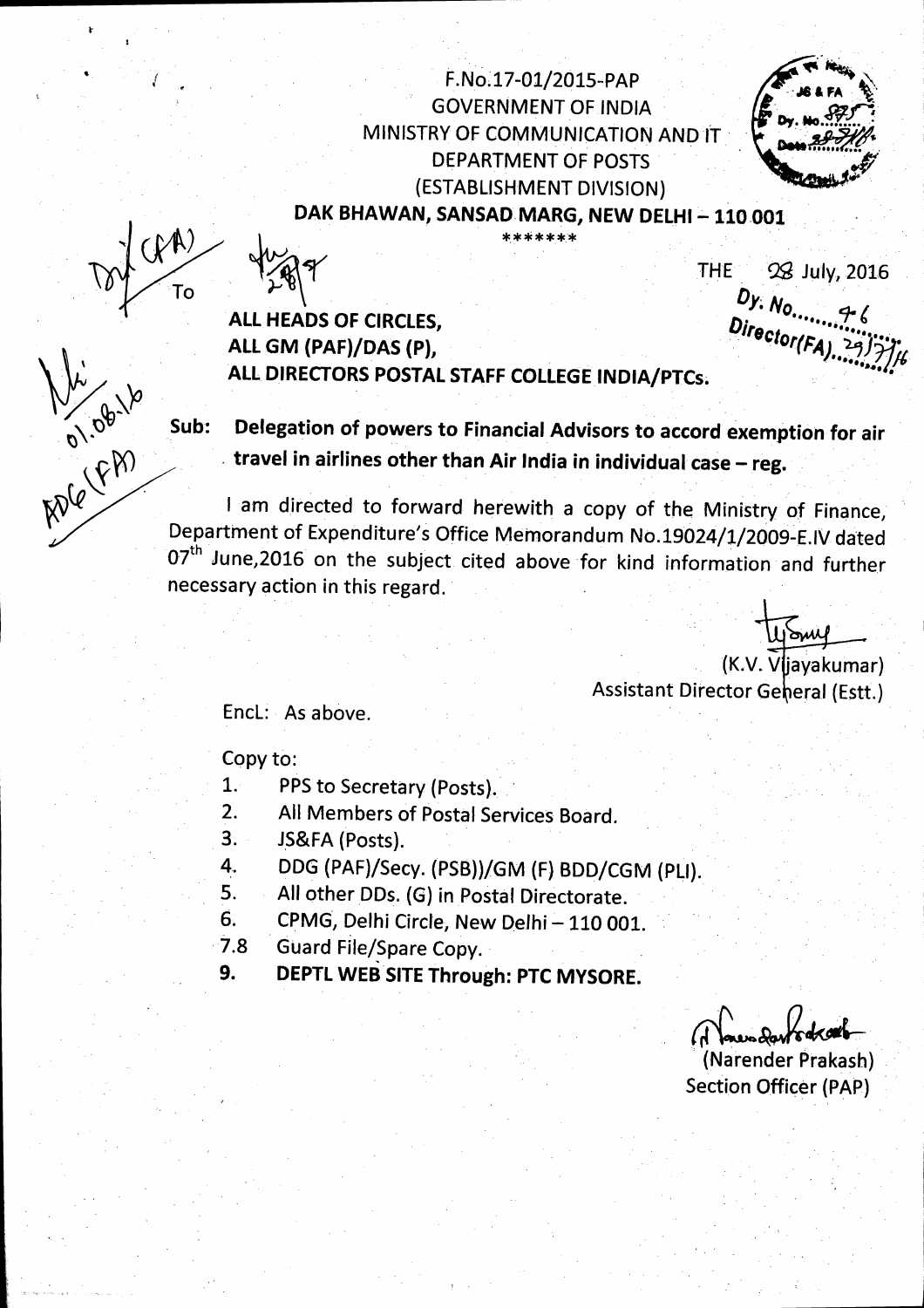No. 19024/1/2009-E.IV Government of India Ministry of Finance Department of Expenditure

New Delhi, dated the 7<sup>th</sup> June, 2016.

#### OFFICE MEMORANDUM

### Delegation of powers to Financial Advisers to accord exemption for air travel in airlines - Sub:other than Air India in individual cases-reg.

Reference is invited to Department of Expenditure's O.M. of even number dated 13<sup>th</sup> July, 2009 which provides that in all cases of air travel, both domestic and international, wherein the Government of India bears the cost of air passage, officials have to travel in Air India only. For cases of air travel by Airlines other than Air India because of operational or other reasons or on account of non-availability, the powers were vested with Ministry of Civil Aviation to accord exemption in individual cases.

The matter has been examined in consultation with the Ministry of Civil Aviation.  $2.$ **Advisors** of the Financial the delegated to hereby powers are Accordingly, Ministries/Departments to accord exemption for air travel, both Domestic and International, by airlines other than Air India. In respect of individual cases of Autonomous Bodies, the Financial Advisors of the concerned Ministry/ Department will accord exemption for Air travel by Airlines other than Air India. The individual cases of Financial Advisers for air travel in airlines other than Air India, will be approved by the administrative Secretary of the concerned Ministry.

3. To regulate the individual claims, guidelines and proforma for seeking relaxation for travel by airlines other than Air India, are enclosed at Annexure -A & B.

> (Nirmala Dev) Deputy Secretary to the Government of India Tel.23093276

To

All Financial Advisors (as per list)

Copy to: Secretary, All Ministries/Departments(As per list)